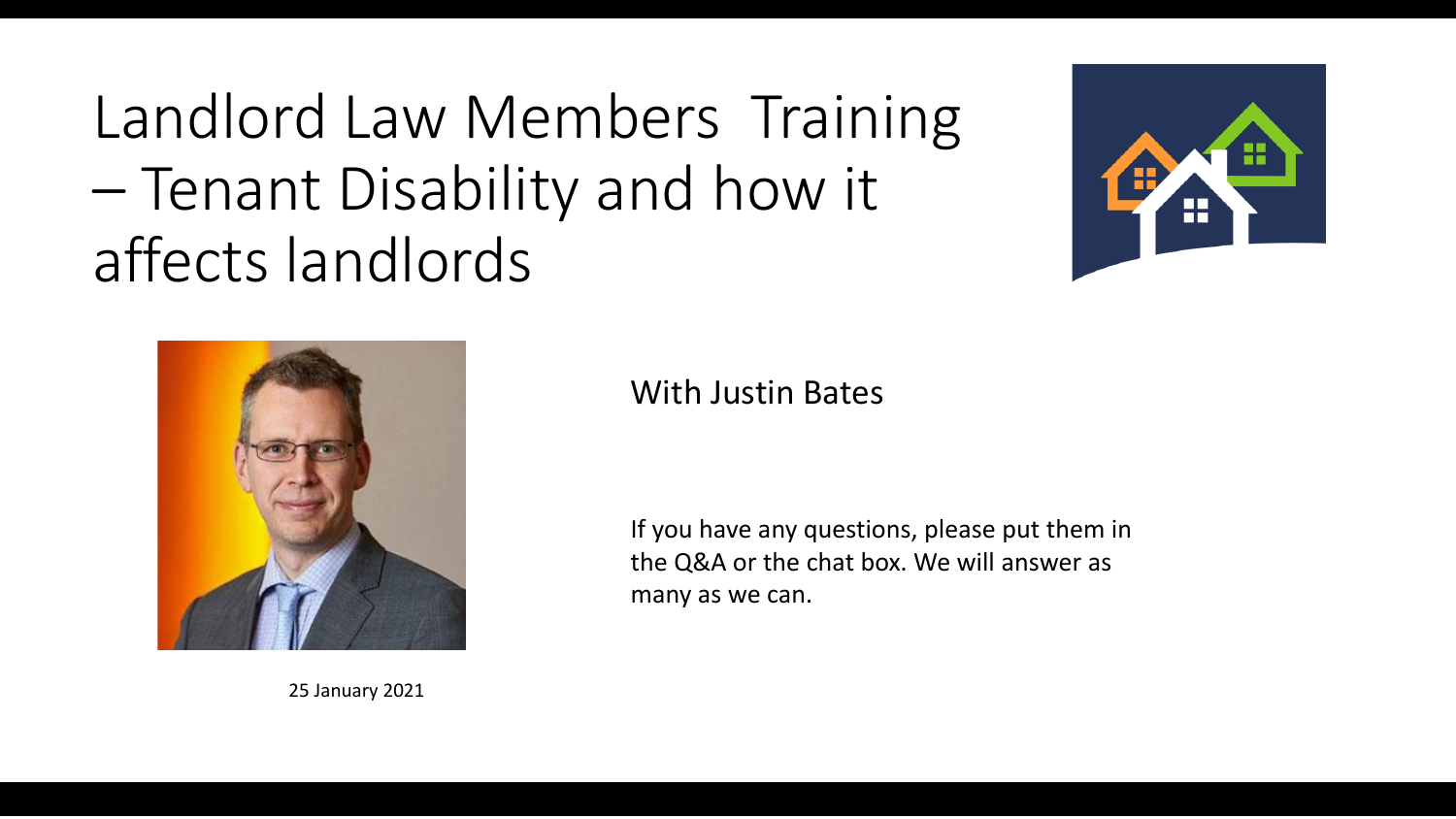

# **Justin Bates**

#### **Tenant Disability and how it affects landlords**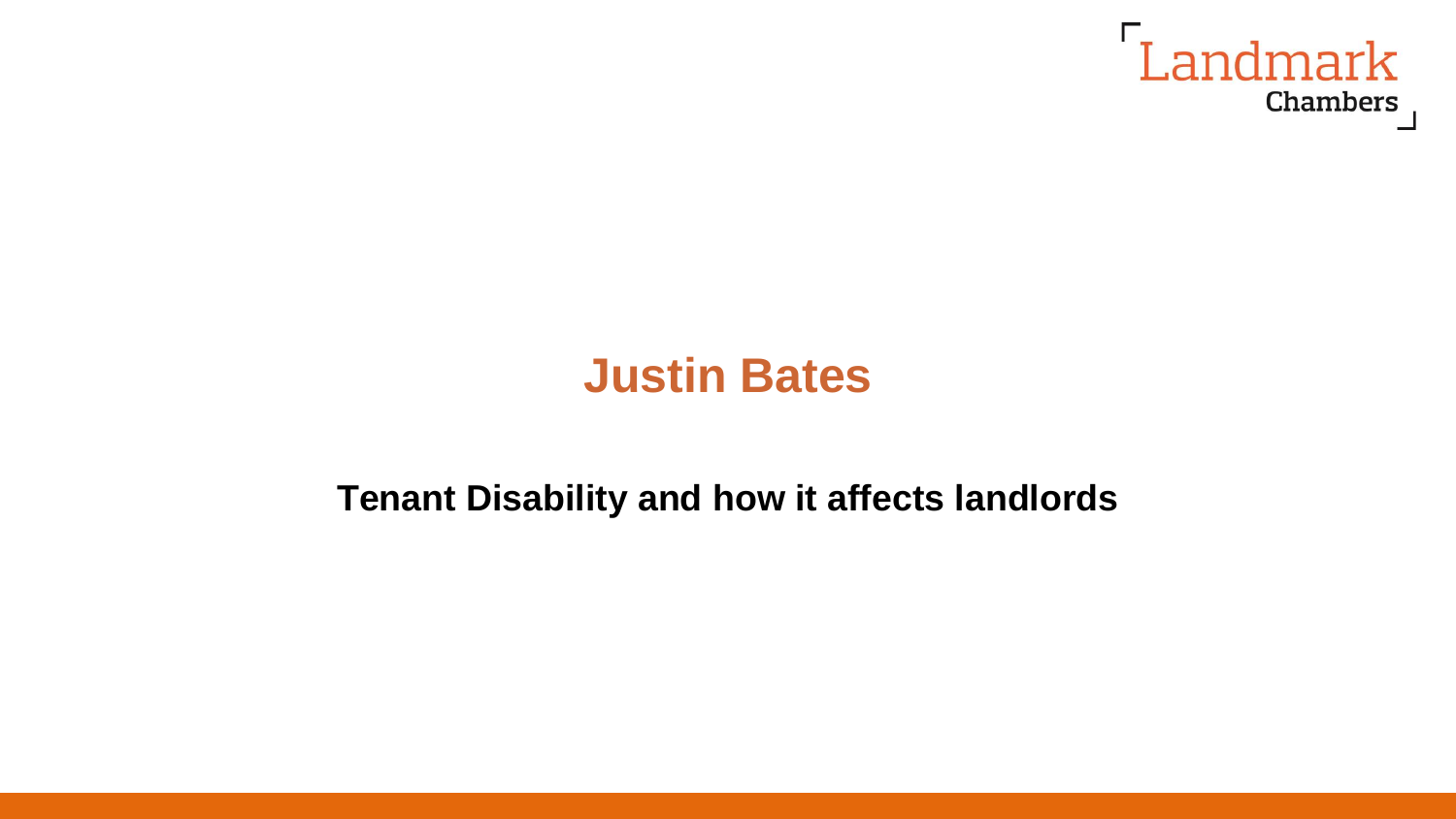# **A brief history of anti-discrimination laws**

Common law duties on inn-keepers

- Generally obliged to offer travellers and their reasonable luggage a room so long as there is space and they can pay

Chambers

- Reasonable luggage does not include a tiger

First wave anti-discrimination law

- Race Relations Act 1965
- Sex Discrimination Act 1975
- Disability Discrimination Act 1995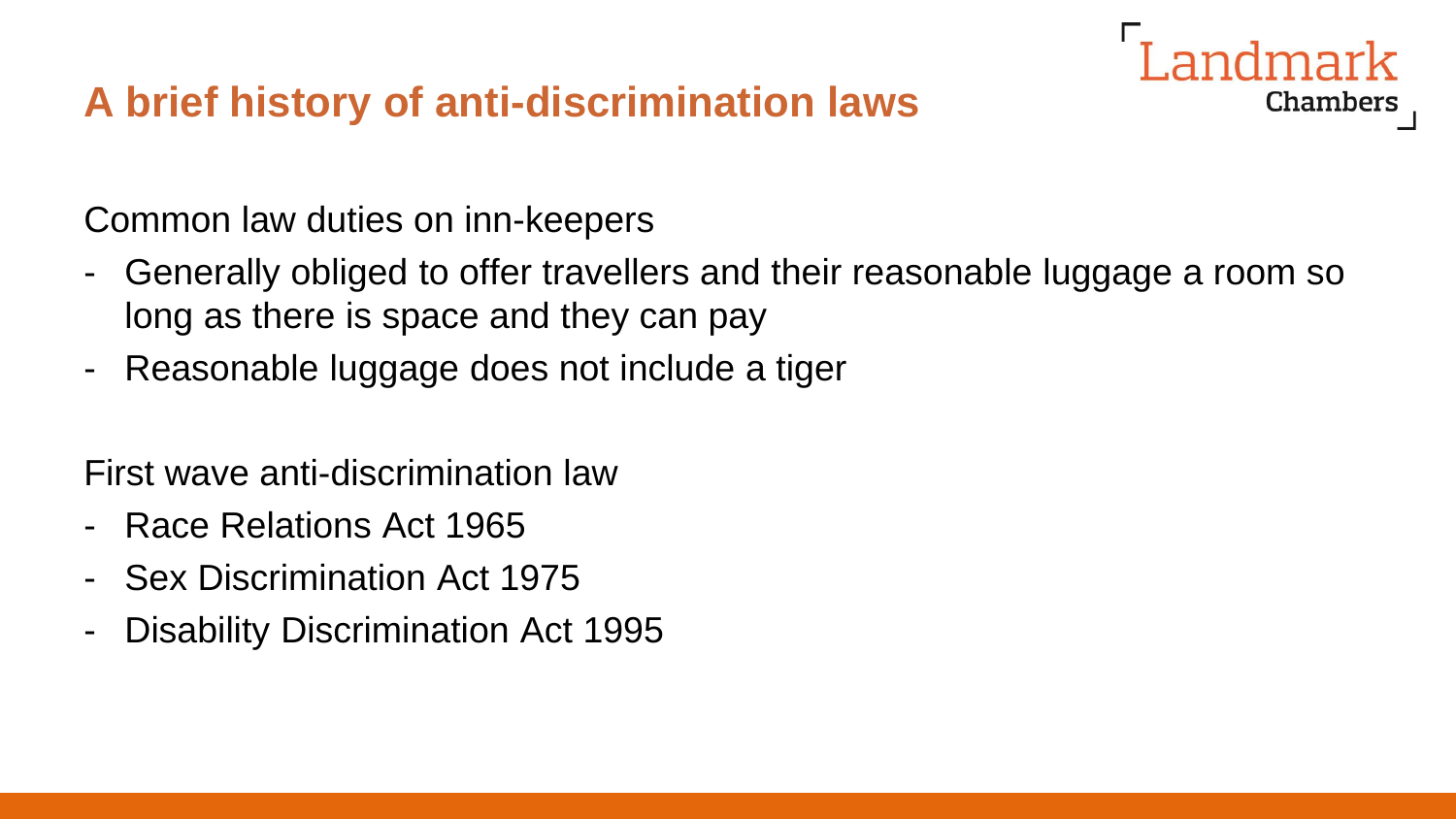

# **Modern basis for anti-discrimination laws**

Equality Act 2010

- 1) What characteristics are protected?
- 2) From what kinds of discrimination?
- 3) In what fields of life?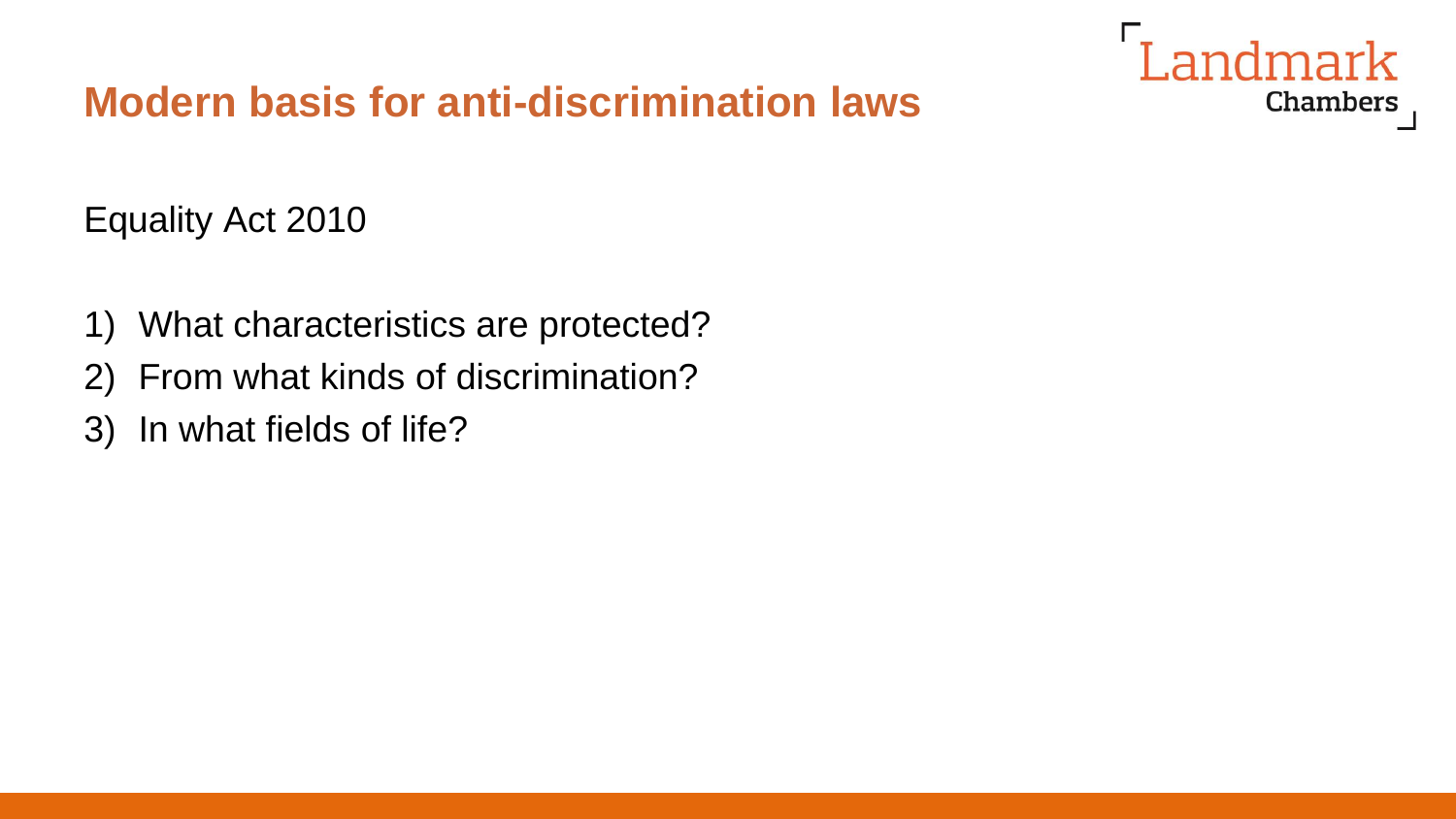

### **Protected Characteristics**

Chapter 1, Equality Act 2010

- Age
- Disability
- Gender reassignment
- Marriage and civil partnership
- Race
- Religion or belief
- Sex
- Sexual orientation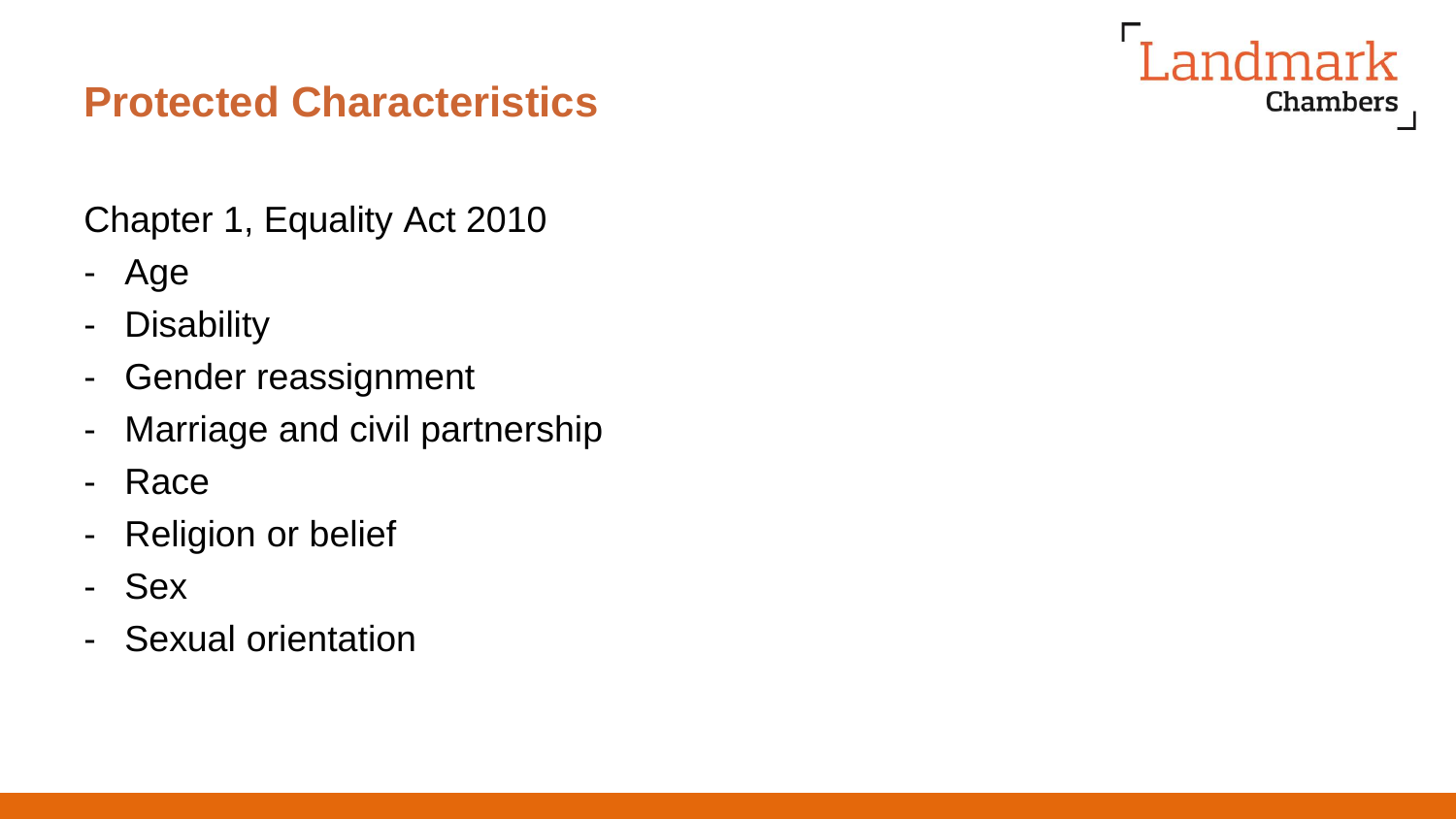# Chambers

## **What is a disability?**

A person (P) has a disability if—

- P has a physical or mental impairment, and
- the impairment has a substantial and long-term adverse effect on P's ability to carry out normal day-to-day activities.

"Long term" means

- (a) it has lasted for at least 12 months,
- (b) it is likely to last for at least 12 months, or
- (c) it is likely to last for the rest of the life of the person affected.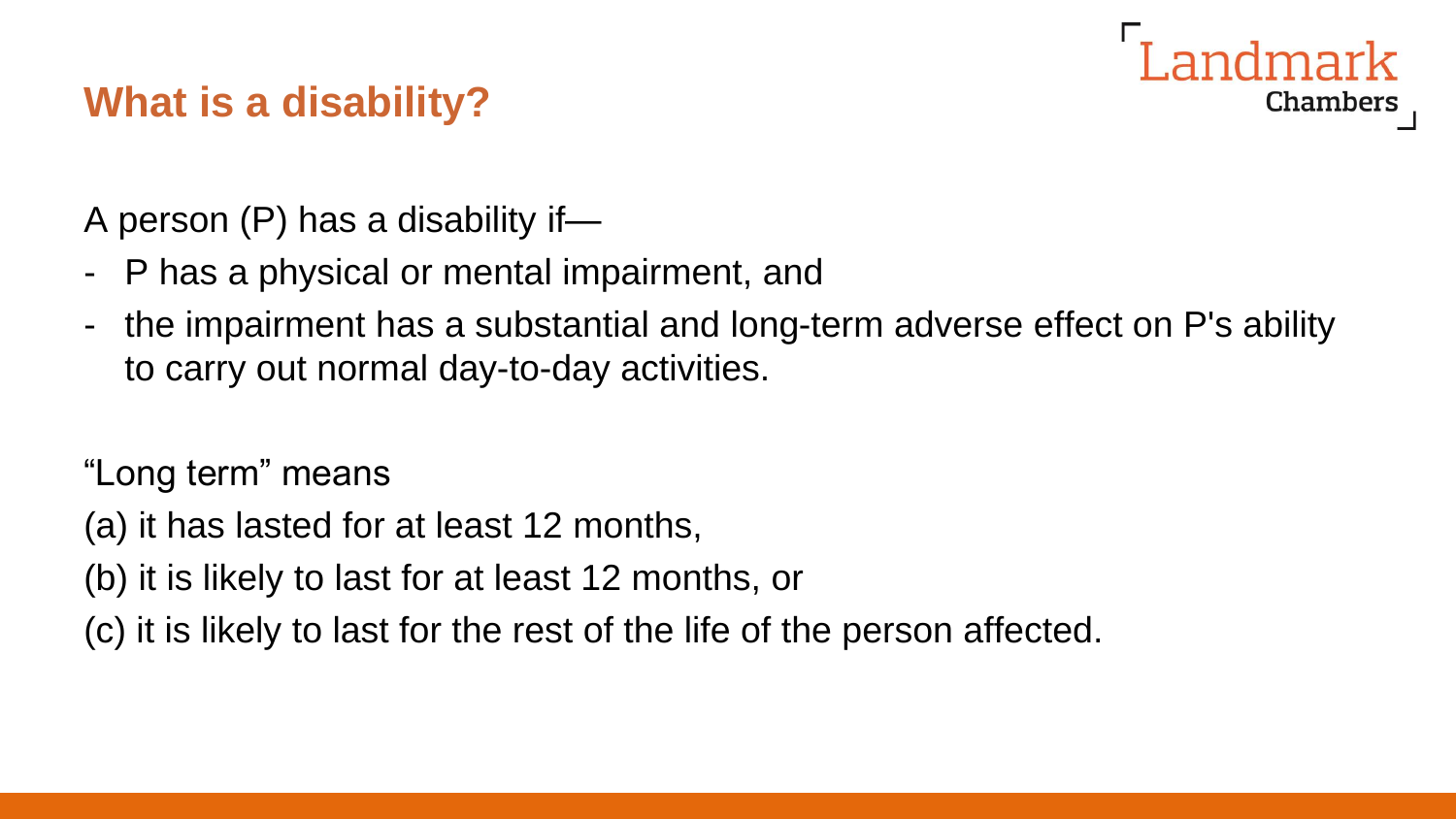### **Disability – expanded scope**



Includes someone who has a disability or has had in the past

Includes someone who is associated with a disabled person (*e.g.* carer)

Includes someone who is believed to be disabled but actually is not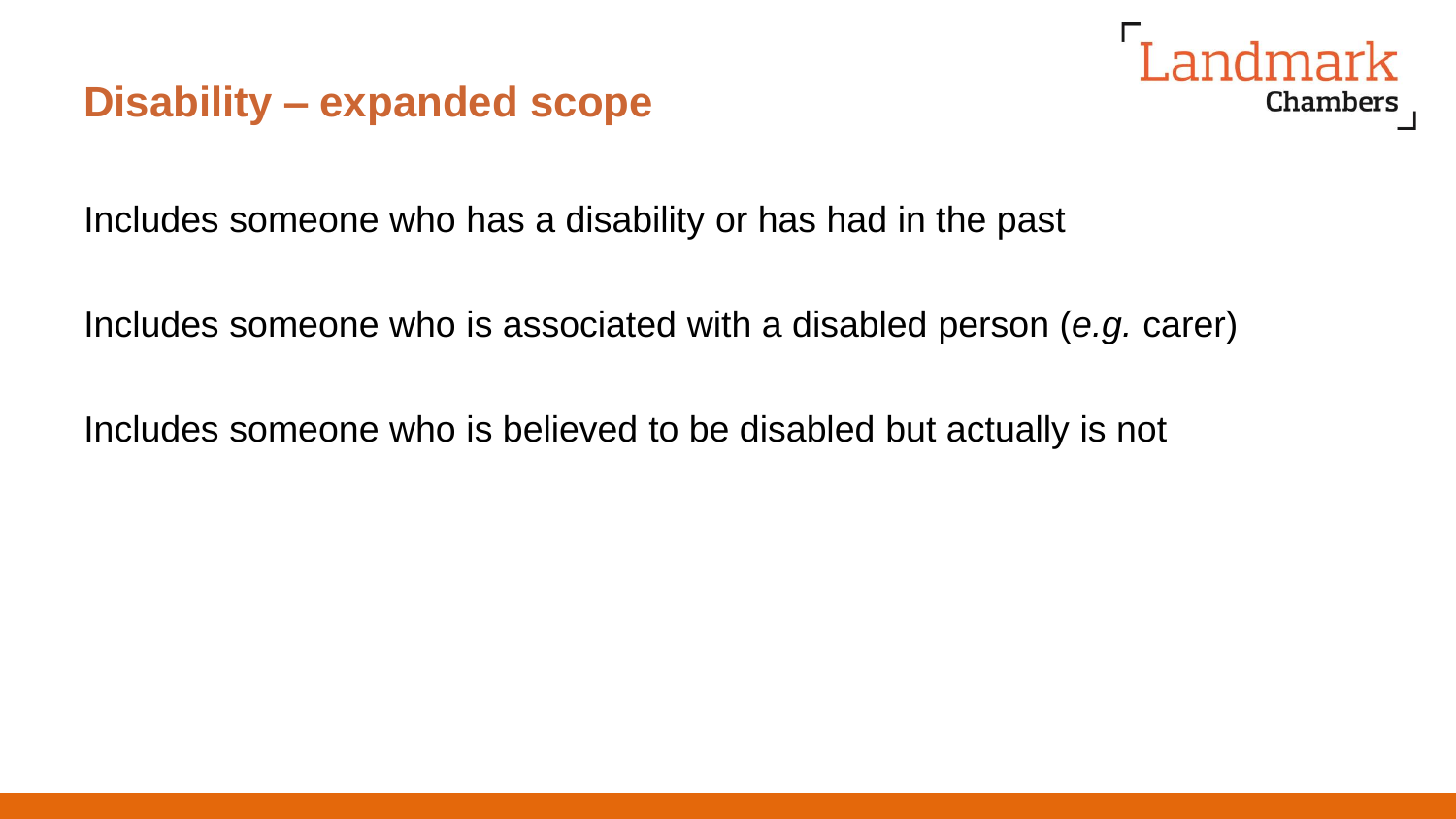# **What is prohibited?**

Direct discrimination

- Treating someone less favourably because he/she is (or has been or is thought to be) disabled
- Save for very rare cases (*e.g.* positive discrimination) it is never capable of being justified.

Landmark

**Chambers** 

Indirect discrimination

- Adopting a provision, criterion or practice which appears to be neutral but in fact puts a disabled person at a disadvantage when compared to someone without a disability
- Capable of being justified if it is a proportionate means of achieving a legitimate aim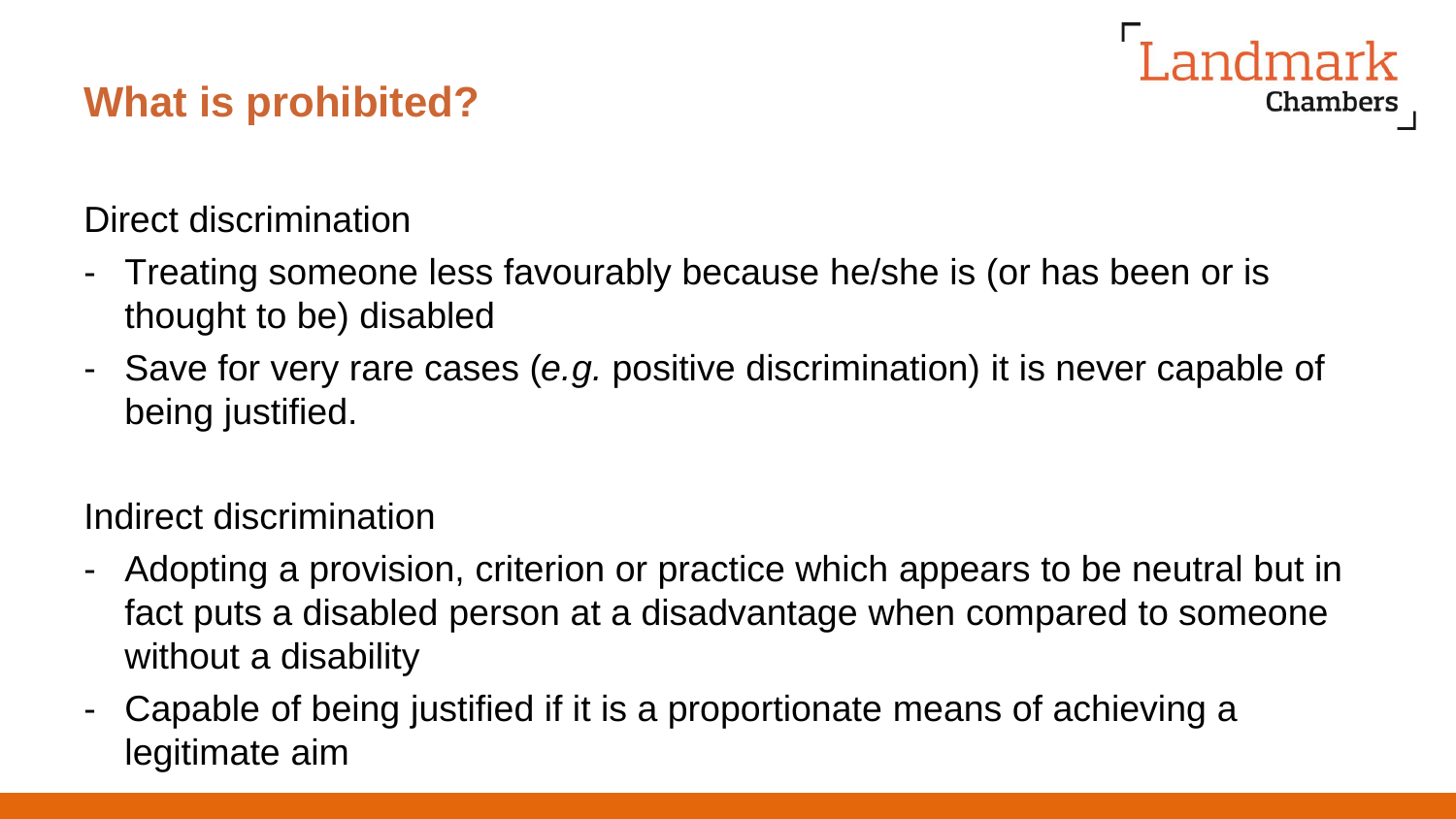

# **What is prohibited (2)**

Discrimination arising from a disability

- No comparator
- Treating someone less favourably because of something arising from the disability
- Capable of being justified if a proportionate means of achieving a legitimate aim

Needed to overturn *Malcolm v Lewisham LBC*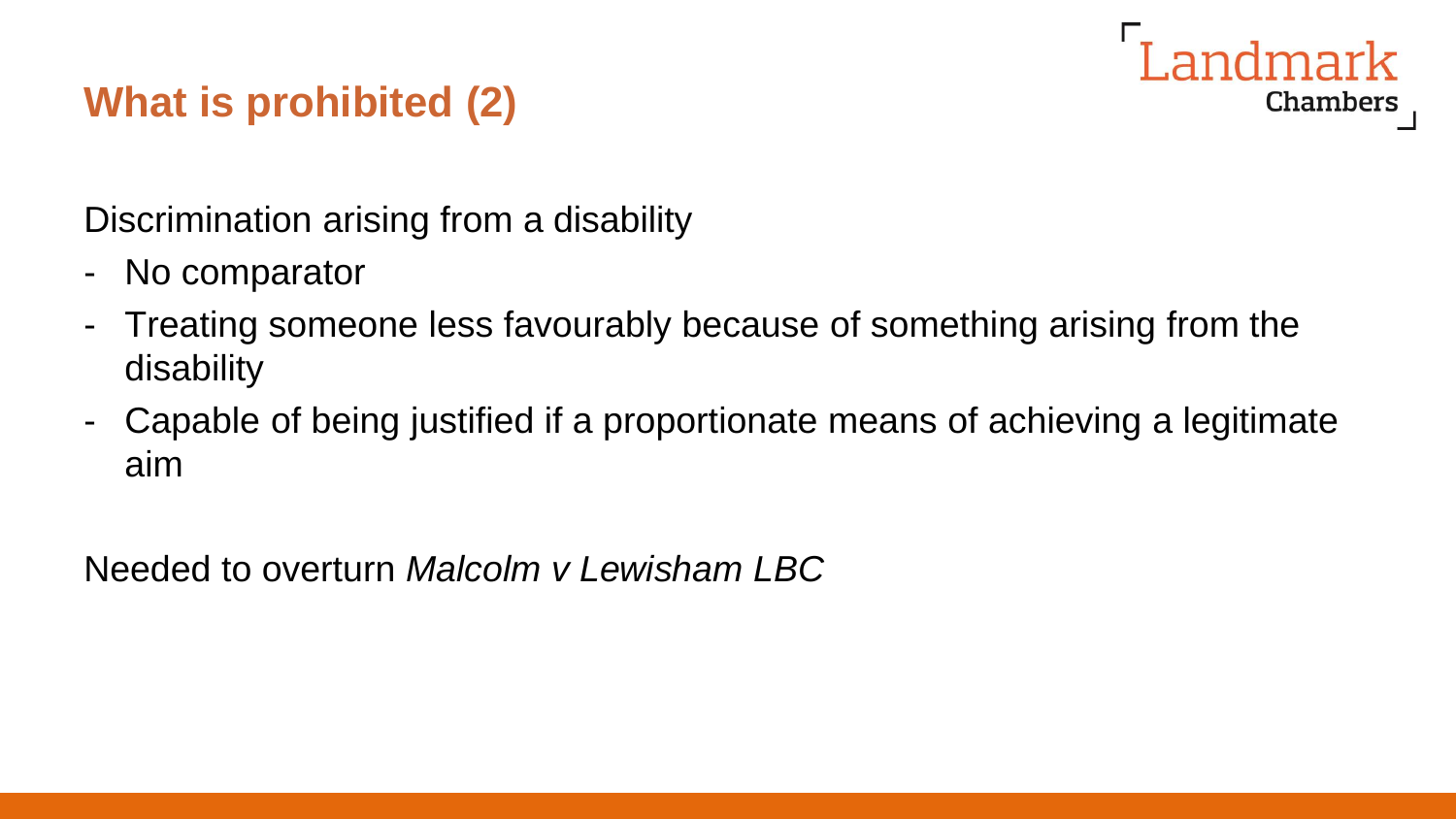# **In what fields of life?**



s.33 - Disposals, etc.

"(1)A person (A) who has the right to dispose of premises must not discriminate against another (B)—

andmark

**Chambers** 

(a)…

 $(b)$  ...

(c) in A's treatment of B with respect to things done in relation to persons seeking premises."

Examples – "No DSS"

```
- Direct? Indirect? Arising from?
```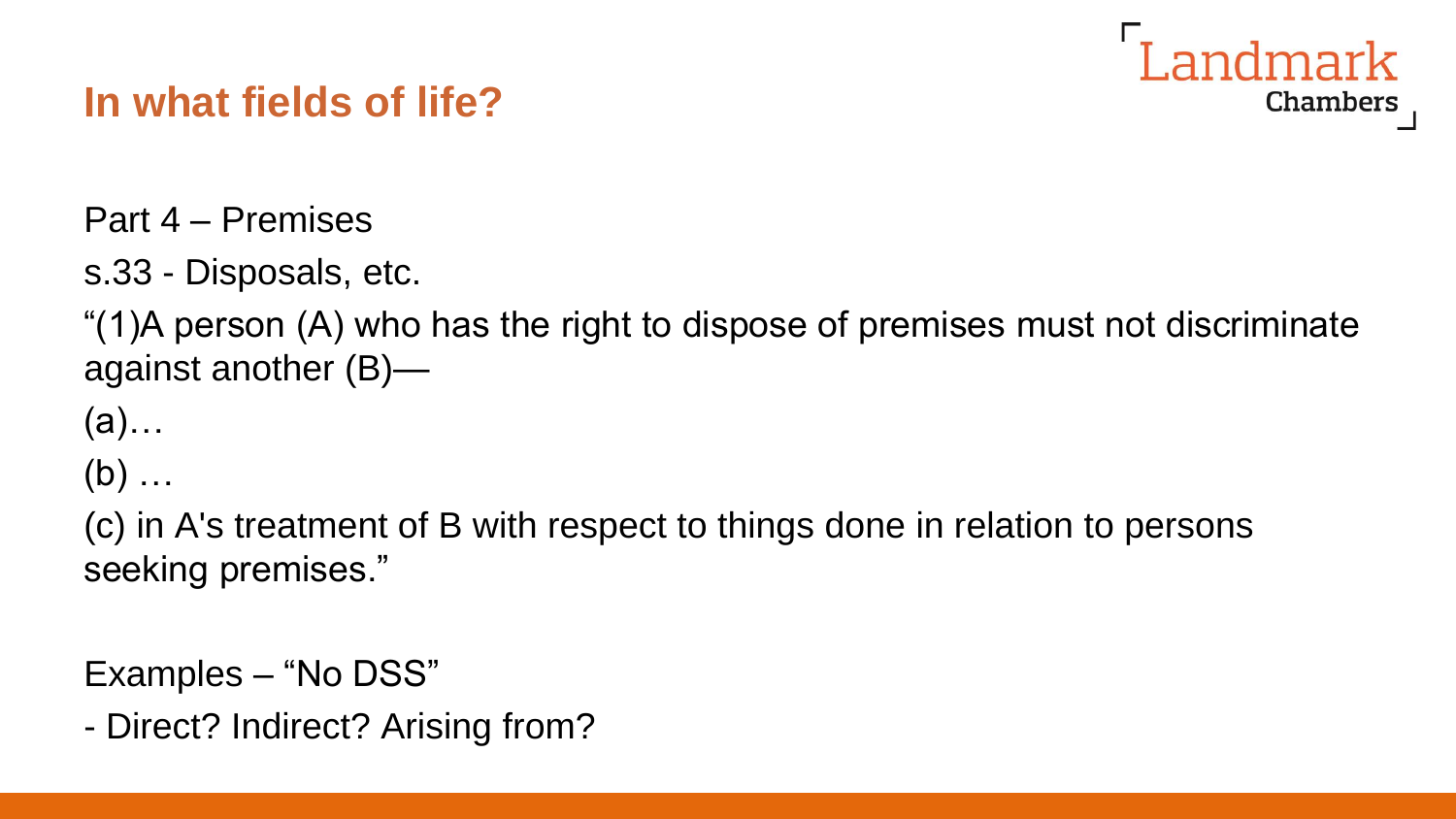# **In what fields of life (2) ?**

Part 4 – Premises, s.35 Management

"(1) A person (A) who manages premises must not discriminate against a person (B) who occupies the premises—

(a) in the way in which A allows B, or by not allowing B, to make use of a benefit or facility;

andmark

Chambers

(b) by evicting B (or taking steps for the purpose of securing B's eviction);

(c) by subjecting B to any other detriment."

Examples – eviction; *Ackerman-Livingston v Aster Housing*

- Unlawful act can *never* be condoned by the court / for LL to justify as least intrusive method if an indirect/arising from case
- Possibly arises in reasonableness, depending on whether using s.21 or a Sch 2 Ground